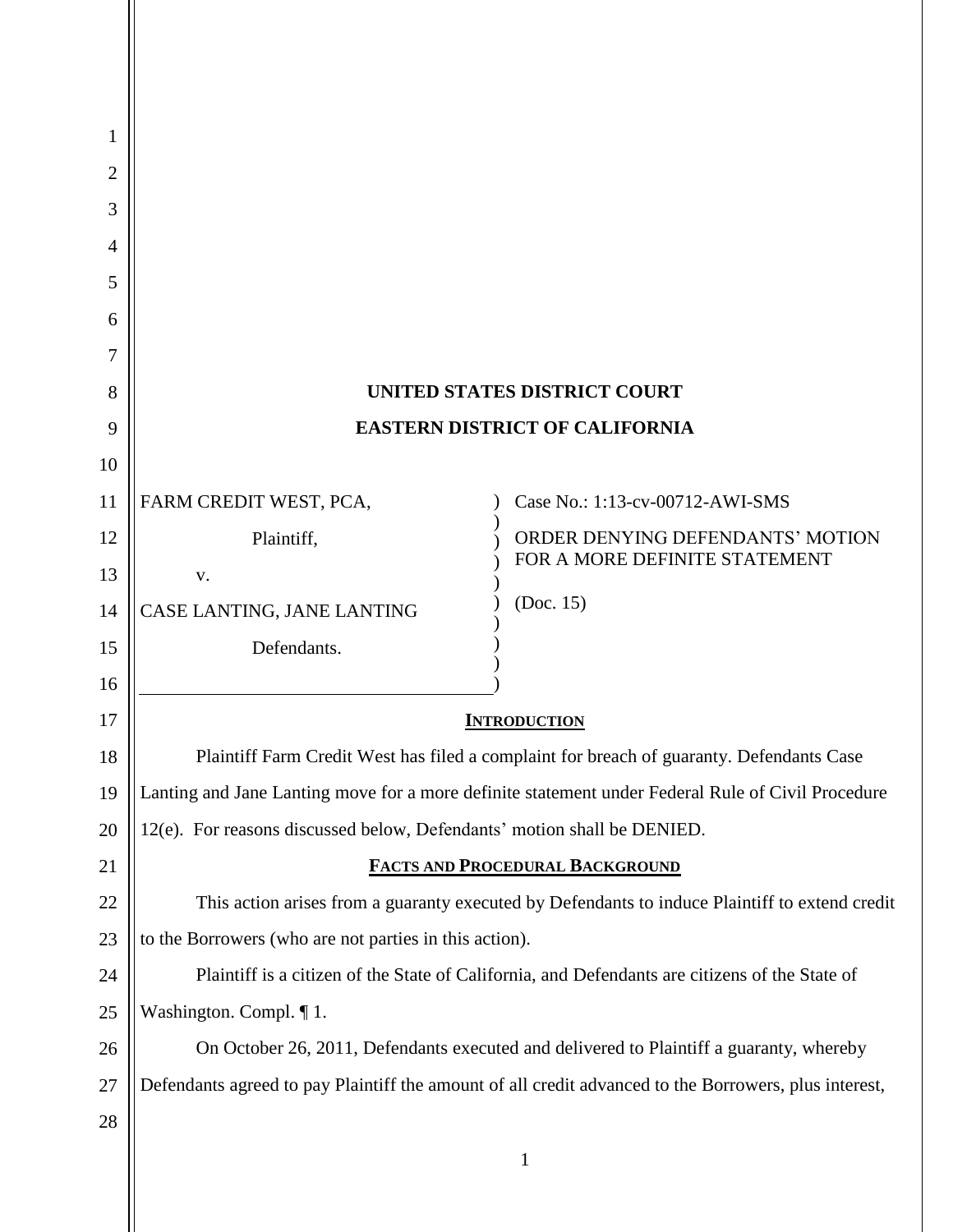1 2 attorneys' fees and costs. Id. ¶ 21. Based in part on the guaranty, Plaintiff agreed to extend credit to the Borrowers. Id. ¶ 22.

On November 2, 2012, Plaintiff submitted a letter to Defendants regarding a restructure application. Id. Plaintiff demanded Defendants to pay the amounts due under the guaranty, but Defendants failed and refused to pay. Id. ¶ 23.

On March 25, 2013, Plaintiff initiated this action, alleging breach of guaranty. Compl. ¶ 24. Plaintiff claims that Defendants failed to pay approximately seven million dollars. Id.

8 9 10 On May 21, 2013, Defendants filed a motion for a more definite statement, alleging: (1) it is uncertain whether venue is proper in this District; (2) Plaintiff needs to clarify whether it complied with certain Farm Credit Administration procedures; (3) there is no accounting for Defendants' guaranteed obligations. Doc. 15-1.

12 13

11

3

4

5

6

7

On June 17, 2013, Plaintiff filed an opposition. Doc. 16.

## **LEGAL STANDARD**

14 15 16 17 A complaint must contain "a short and plain statement of the claim showing that the pleader is entitled to relief." Fed. R. Civ. P. 8(a)(2). "If a pleading ... is so vague or ambiguous that a party cannot reasonably be required to frame a responsive pleading, the party may move for a more definite statement before interposing a responsive pleading." Fed. R. Civ. P. 12(e). A Rule 12(e) motion for a more definite statement must be considered in light of the liberal pleading standards set forth in Rule 8(a)(2). Bureerong v. Uvawas, 922 F. Supp. 1450, 1461 (C.D. Cal. 1996). Motions for a more definite statement are disfavored and are rarely granted because of the minimal pleading requirements of the federal rules. Sagan v. Apple Computer, Inc., 874 F. Supp. 1072, 1077 (C.D. Cal. 1994).

"The proper test in evaluating a Rule 12(e) motion is whether the complaint provides the defendant with a sufficient basis to frame his responsive pleadings." Fed. Sav. & Loan Ins. Corp. v. Musacchio, 695 F. Supp. 1053, 1060 (N.D. Cal. 1988); see also SCHWARZER, TASHIMA & WAGSTAFFE, CALIFORNIA PRACTICE GUIDE: FEDERAL CIVIL PROCEDURE BEFORE TRIAL, § 9:349 (rev. 2013) ("A motion for more definite statement attacks unintelligibility in a pleading, not simply mere lack of detail.") Such a motion is proper only where the complaint is so vague or ambiguous that the opposing

2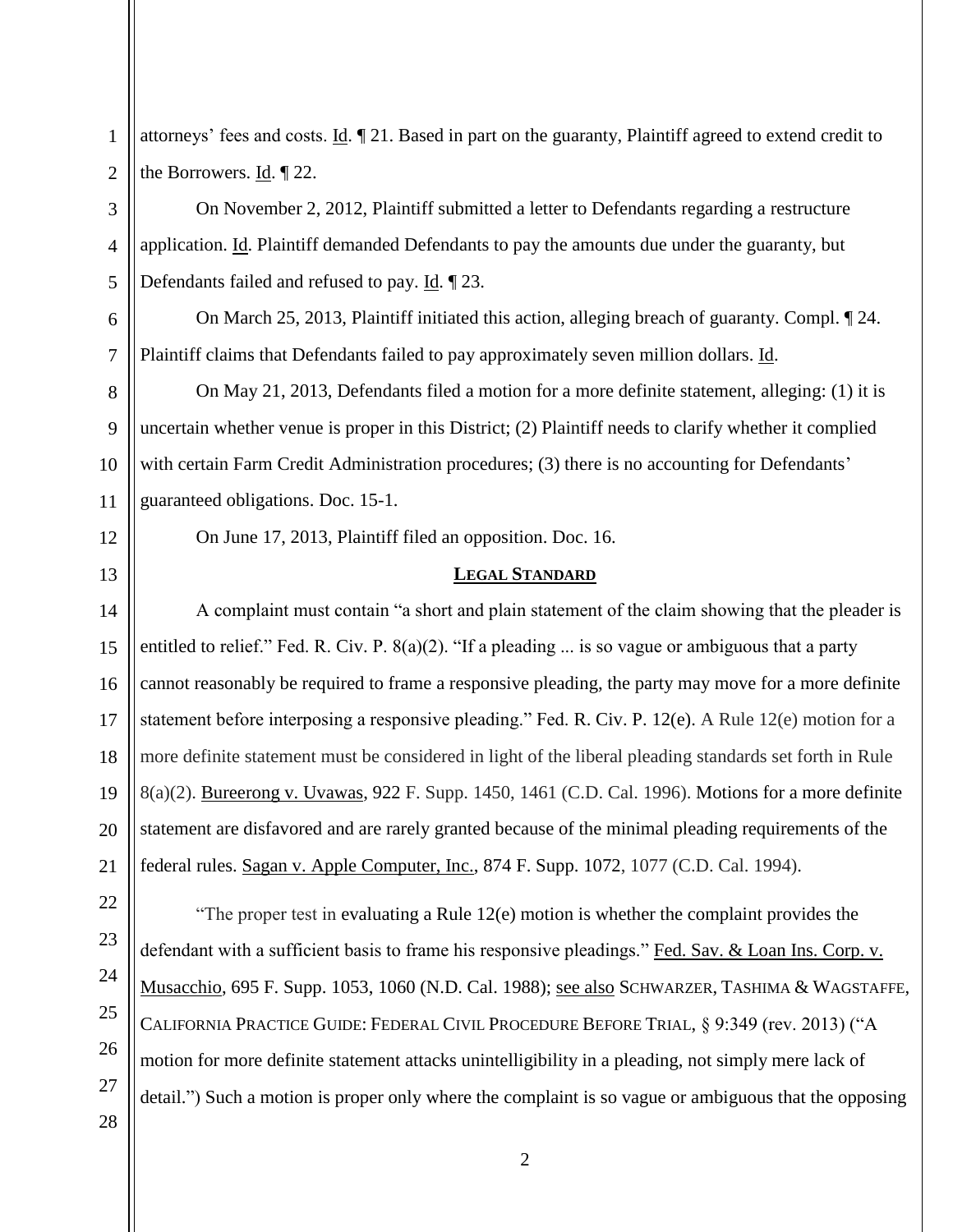1 2 3 4 5 6 7 8 9 10 11 12 13 14 15 16 17 18 19 20 21 22 23 24 25 26 27 28 party cannot respond. Cellars v. Pac. Coast Packaging, Inc., 189 F.R.D. 575, 578 (N.D. Cal. 1999); Famolare, Inc. v. Edison Bros. Stores, Inc., 525 F. Supp. 940, 949 (E.D. Cal. 1981). The Court must deny the motion if the complaint is specific enough to notify defendant of the substance of the claim being asserted. C.B. v. Sonora Sch. Dist., 691 F. Supp. 2d 1123, 1130 (E.D. Cal. 2009). If the detail sought by a motion for more definite statement is obtainable through discovery, the motion should be denied. U.S. E.E.O.C. v. Alia Corp., 842 F. Supp. 2d 1243, 1248 (E.D. Cal. 2012); Comm. for Immigrant Rights of Sonoma Cnty. v. Cnty. of Sonoma, 644 F. Supp. 2d 1177, 1191 (N.D. Cal. 2009). **1. Complaint's allegations concerning venue are sufficient.** Defendants contend that venue is uncertain because there are not enough facts to establish that the guaranty is to be performed within the Eastern District of California as opposed to the State of Washington. Doc. 15-1. Issues raised in determining proper venue in federal actions are governed exclusively by federal law … even if the action is based on diversity jurisdiction. Stewart Organization, Inc. v. Ricoh Corp., 487 U.S. 22, 28 (1988). Once a defendant challenges venue, the plaintiff bears the burden of showing that venue is proper. Piedmont Label Co. v. Sun Garden Packing Co., 598 F.2d 491, 496 (9th Cir.1979). Title 28 U.S.C. § 1391(a) provides that "a civil action may be brought in … (2) a judicial district in which a substantial part of the events or omissions giving rise to the claim occurred, or a substantial part of property that is the subject of the action is situated." The Ninth Circuit has not articulated a clear test for determining whether venue is proper under the current version of § 1391(a)(2). Richmond Technologies, Inc. v. Aumtech Bus. Solutions, 11-CV-02460-LHK, 2011 WL 2607158, at \*10 (N.D. Cal. July 1, 2011). However, courts agree that venue may be proper in multiple districts if a "substantial part" of the underlying events took place in each of those districts. See, e.g., Gulf Ins. Co. v. Glasbrenner, 417 F.3d 353, 356 (2d Cir. 2005) (citing cases from various federal courts of appeals). Thus, Plaintiff does not have to show that the Eastern District of California has the *most* substantial relationship to the dispute, or that it is the "best" venue. See Silver Valley Partners, LLC v. De Motte, 400 F. Supp. 2d 1262, 1269 (W.D. Wash. 2005); Rodriguez v. California Highway

3

**DISCUSSION**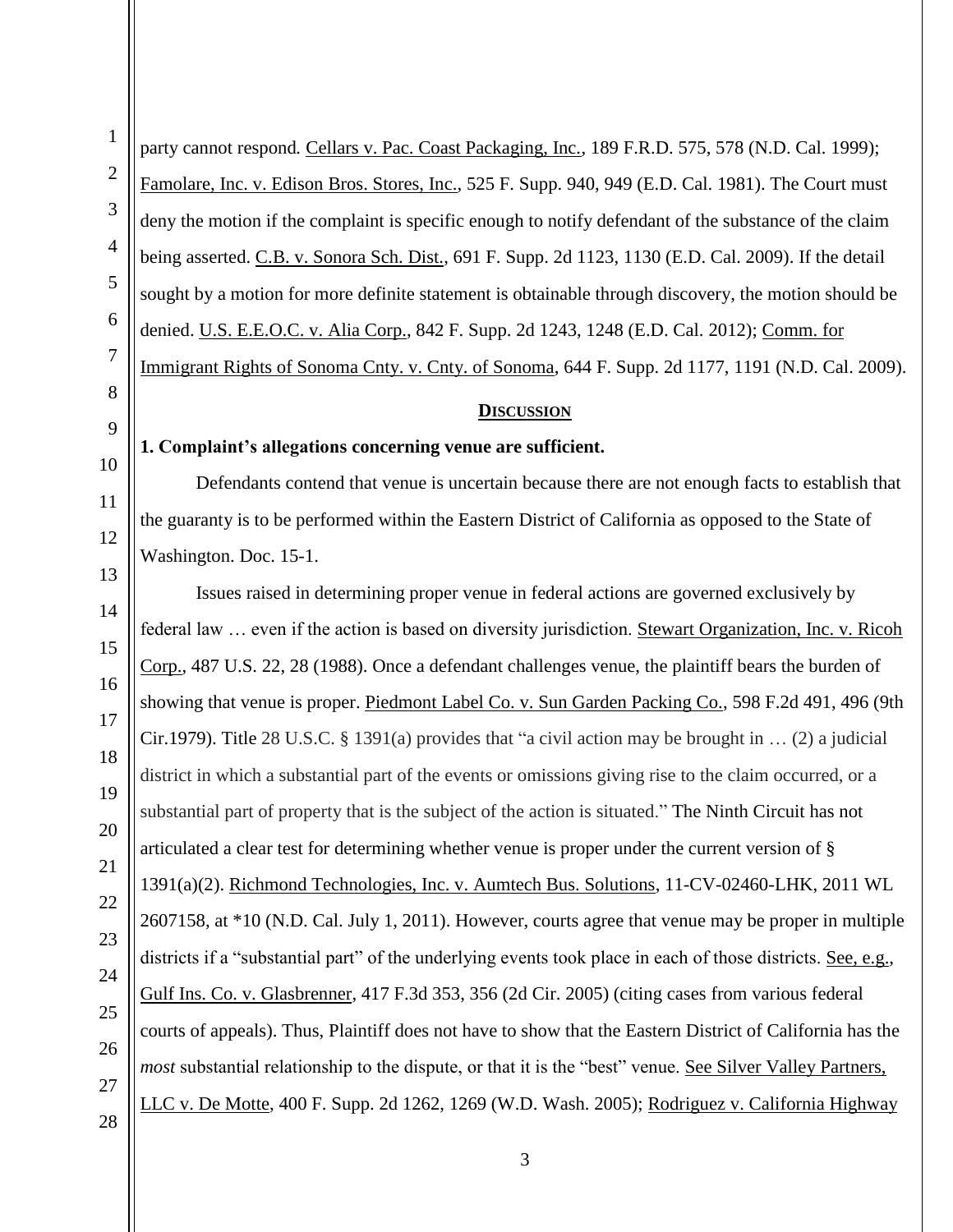1 2 3 Patrol, 89 F. Supp. 2d 1131, 1136 (N.D. Cal. 2000). All that Plaintiff needs to show is that a substantial part of the events giving rise to the claim occurred in this District, even if a greater part of the events occurred elsewhere. See Gulf Ins. Co., 417 F.3d at 357; Rodriguez, 89 F. Supp. 2d at 1136.

8 10 In a contract action, relevant factors to be considered when determining venue are where the negotiations took place, where the contract was signed, where performance or breach occurred, or the place where parties acted or were engaged in business. Myers v. Bennett Law Offices, 238 F.3d 1068, 1076 (9th Cir. 2001); see also Shropshire v. Fred Rappoport Co., 294 F. Supp. 2d 1085, 1094 (N.D. Cal. 2003) (finding venue proper because contract was partially negotiated, signed, and substantially performed in the district). The Ninth Circuit has held that venue is proper in the place of intended performance, not in the place where the contract was repudiated. Decker Coal Co. v. Commonwealth Edison Co., 805 F.2d 834, 842 (9th Cir. 1986).

12

11

4

5

6

7

9

## **A. The guaranty is to be performed or intended to be performed in California.**

13 14 15 16 17 18 19 20 21 22 23 A contract is to be performed at the place where it is made, when no other place is indicated. Dorman v. John Hancock Mut. Life Ins. Co. of Boston, Mass., 25 F. Supp. 889, 891 (S.D. Cal. 1939) aff'd sub nom. John Hancock Mut. Life Ins. Co. of Boston, Mass., v. Dorman, 108 F.2d 220 (9th Cir. 1939). A contract is "made" in the place of acceptance. Costco Wholesale Corp. v. Liberty Mut. Ins. Co., 472 F. Supp. 2d 1183, 1197 (S.D. Cal. 2007). An obligation evidenced by an instrument is created at the place where the instrument is delivered. In re Motor Products Mfg. Corp., 90 F.2d 8, 10 (9th Cir. 1936). In the instant case, Defendants executed and delivered the guaranty to Plaintiff. Plaintiff signed and accepted the guaranty in California. This acceptance was the last act necessary to give the guaranty binding effect. Therefore, the guaranty was made in California. Because no place of performance is expressly mentioned, the guaranty is to be performed or intended to be performed in California, not Washington.

24 25

# **B. Venue may be proper in the Eastern District even if Defendants have never set foot in this District.**

26 27 28 Courts have recognized that modern technology permits negotiation and performance of contracts without face-to-face contacts. Kirkpatrick v. Rays Group, 71 F. Supp. 2d 204, 213-14 (W.D.N.Y.1999) (discussing cases finding venue proper in districts where a defendant never set foot

4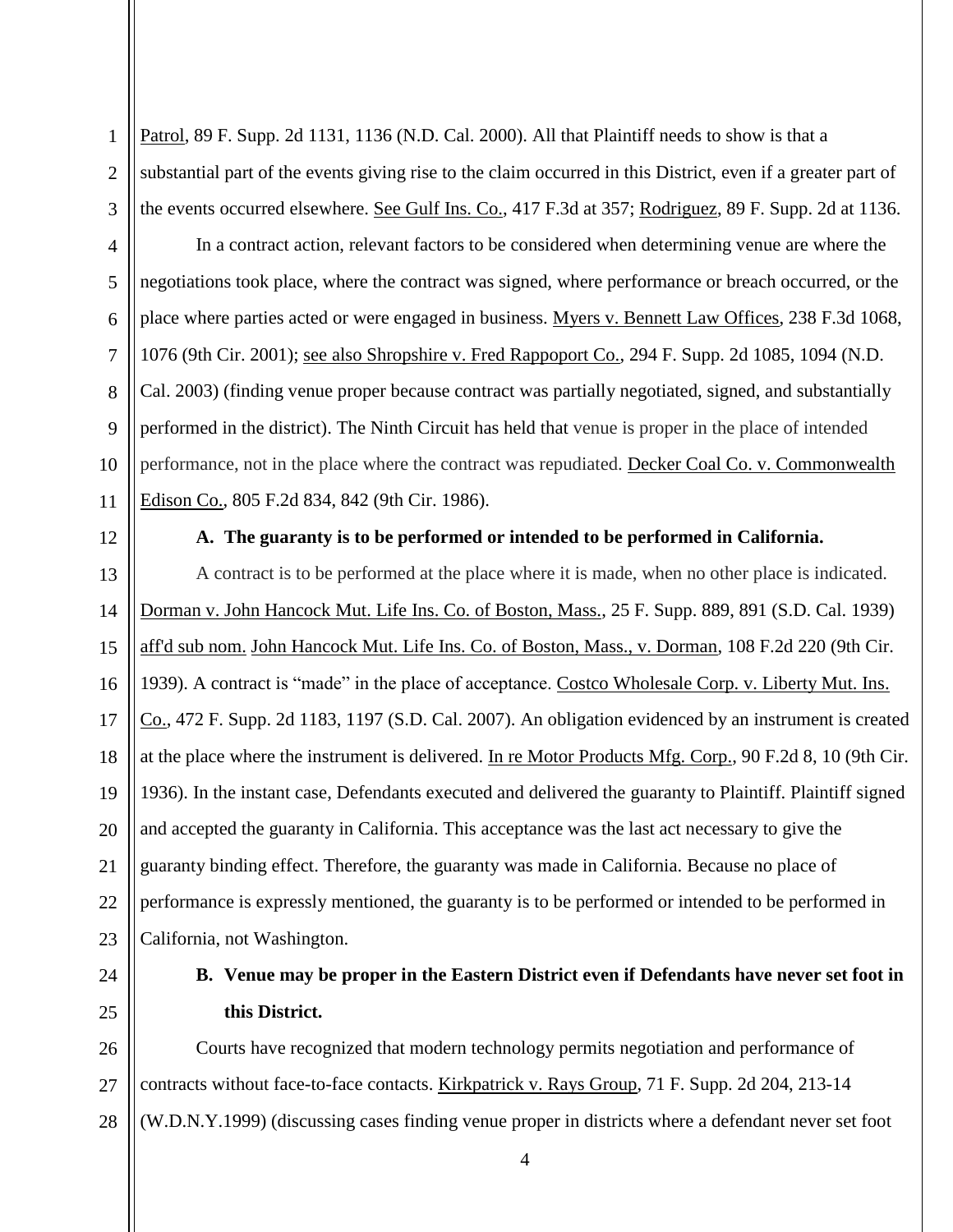1 2 3 4 5 6 7 8 9 10 11 12 because technology has advanced to the point that many contractual arrangements may be made without face-to-face meetings); see also Gregory v. Pocono Grow Fertilizer Corp., 35 F. Supp. 2d 295 (W.D.N.Y.1999) (holding that venue is proper in the district where the plaintiff is located, even though the defendant's contact was limited to telephone conversations, facsimiles and other correspondence between the parties). Venue is proper in a district where one party to the contract is located and where obligations under the contract are due. Richmond Technologies, 2011 WL 2607158, at \*10 (citing Decker Coal, 805 F.2d at 842 ("Place of performance is determined at the inception of the contract and therefore parties can anticipate where they may be sued.")) Here Plaintiff resides in California. Entering into the guaranty required frequent communications with Plaintiff, and therefore, with California. If Plaintiff's allegations are true, the guaranty is at least partially negotiated in this District, and venue will be proper. The specific information of how the parties communicated and made contractual arrangements can be obtained in discovery.

13 14 15 The Court finds the complaint's allegations are sufficient regarding venue in this District because the complaint alleges this is where Plaintiff is resided, where the guaranty is partially negotiated, and where the guaranty obligations are due.<sup>1</sup>

#### 16 **2. Lack of accounting does not make the complaint unintelligible.**

18 Defendants also contend that the complaint is vague as to what payments were made and whether funds were directed to loans outside of the guarantee. Doc. 15-1.

Breach of a written guaranty is a contractual cause of action that requires proof of the same elements as breach of contract. Bank of Sierra v. Kallis, No. CIV F 05-1574, 2006 WL 3513568, at \*7 (E.D. Cal. Dec. 6, 2006). The elements for breach of contract are: (1) the existence of a contract; (2) plaintiff's performance or excuse for nonperformance; (3) defendant's breach; and (4) resulting damage to the plaintiff. Oasis West Realty, LLC v. Goldman, 51 Cal. 4th 811, 821 (2011); Clark v. Countrywide Home Loans, Inc., 732 F. Supp. 2d 1038, 1043 (E.D. Cal. 2010).

 $\overline{a}$ 

28

17

19

20

21

22

23

 $1$  As a general rule, a plaintiff's choice of forum is given deference. Decker Coal, 805 F.2d at 843. If Defendants cannot provide evidence to warrant disturbing Plaintiff's choice, the Court will uphold Plaintiff's selection of this District as the appropriate forum in this matter.